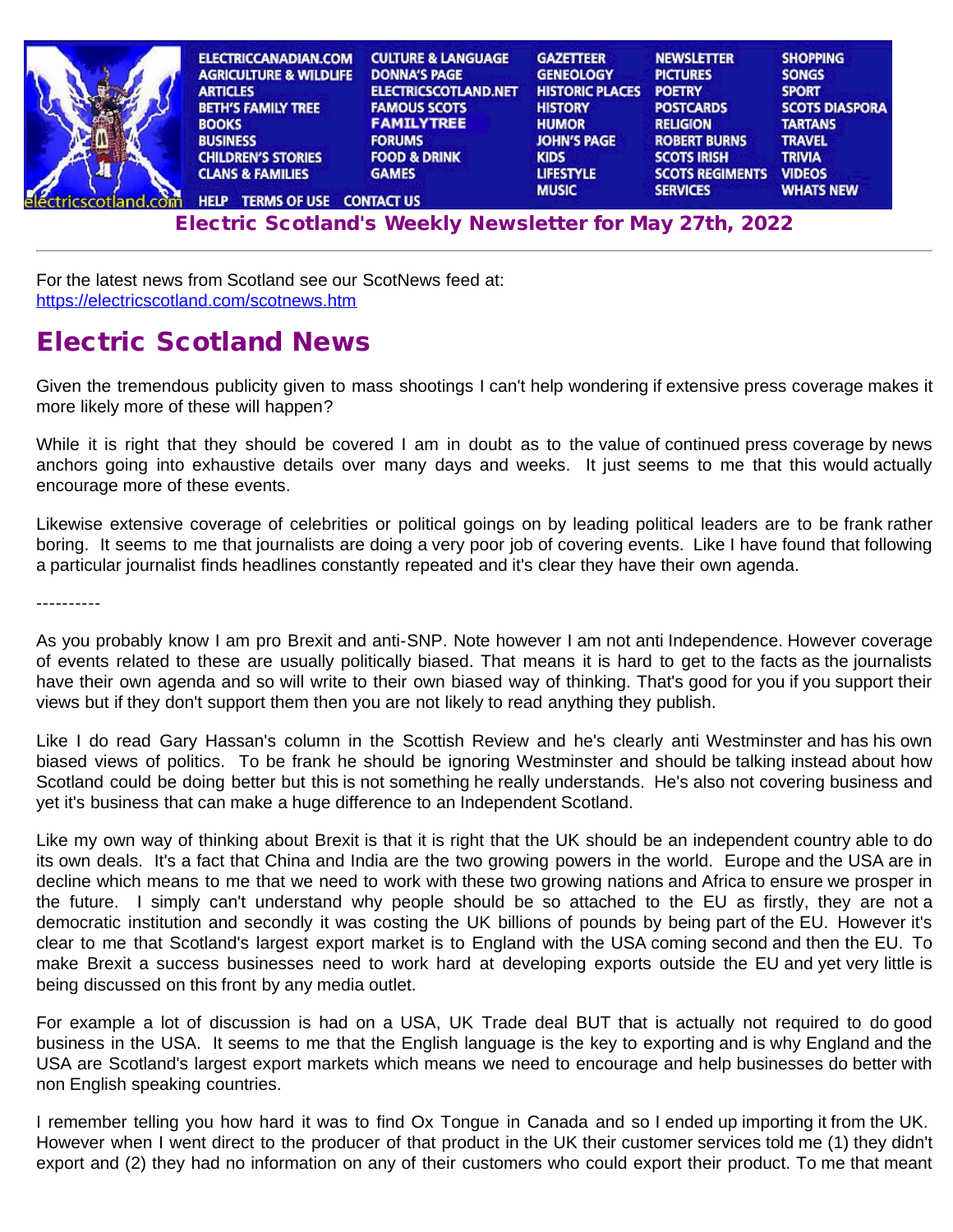here was a company that should be talked to by Government about how they might expand through exporting. And how many other companies like this are also not exporting?

I eventually found one of their customers that did export their product and purchased it from them. BUT why didn't they know about them and why didn't they make use of them to expand their sales? I mean if you don't want to get into exports surely you could at least work with an existing customer to encourage them to do even better.

So how many other companies are like this in Scotland and what is being done to encourage them to open new export markets. I have so far seen zero discussion on this front in any media outlet. It is being estimated that by 2040 China will be the largest market with India being second and then the USA third. If Africa worked together they would be a very significant market and I also have to say that the Commonwealth would also be a very large market if we all worked together. So why are we even bothering about the EU? We are also in discussions on a CANZUK free trade deal with free movement between all four nations of UK, Australia, New Zealand and Canada. We are very similar countries and already trade well together. As a counter to the EU it would seem to make a lot of sense to go forward on this possible grouping.

I am told that since Brexit Scottish firms are having to do a lot more paperwork to do their normal business with the EU so why aren't they looking for new markets?

I also find it a touch illogical that Scotland wanting to be an Independent country don't like the UK being also an Independent country. Mind you I can partly understand why Scotland wants to be tied to the EU as they will then handle our exports for us but does that make Scotland a real Independent country if they rely on the EU for their exports and foreign policy?

I remember a lot of years ago when I was in the USA I was asked if I could profile Scottish companies on my web site and in my newsletter. When I got home I found 200 Scottish companies that were either currently exporting or clearly had products and services they could export. I wrote to them all which meant posting them all a letter to ask if they'd provide me with information on their company and a suitable way to contact someone to take any business enquiries. Not one got back to me. I remain totally disgusted with the Scottish business sector.

------

I got a few emails in asking if I was ok after the storms in Ontario and Quebec. Being in Chatham I am in the bottom South West corner of Ontario, about an hour from the US border and we're very fortunate to have no extremes of weather. Just to the east of us is London, one hour away and they do get very heavy falls of snow in the Winter but we manage to avoid what they call "lake effect snow".

So many thanks for asking and yes I'm fine.

### Scottish News from this weeks newspapers

Note that this is a selection and more can be read in our ScotNews feed on our index page where we list news from the past 1-2 weeks. I am partly doing this to build an archive of modern news from and about Scotland and world news stories that can affect Scotland and as all the newsletters are archived and also indexed on Google and other search engines it becomes a good resource. I might also add that in a number of newspapers you will find many comments which can be just as interesting as the news story itself and of course you can also add your own comments if you wish which I do myself from time to time.

# Dunfermline is Scotland's eighth city

Dunfermline is to become Scotland's eighth city after being granted the status as part of the Queen's Platinum Jubilee celebrations. The town in Fife was chosen along with seven others across the UK and overseas territories. It joins Glasgow, Edinburgh, Aberdeen, Dundee, Perth, Stirling and Inverness on the list of Scottish cities.

Read more at:

<https://www.bbc.com/news/uk-scotland-edinburgh-east-fife-61512746>

Learn more about Dunfermline by reading the book "Annals of Dunfermline A.D. 1069 - 1878"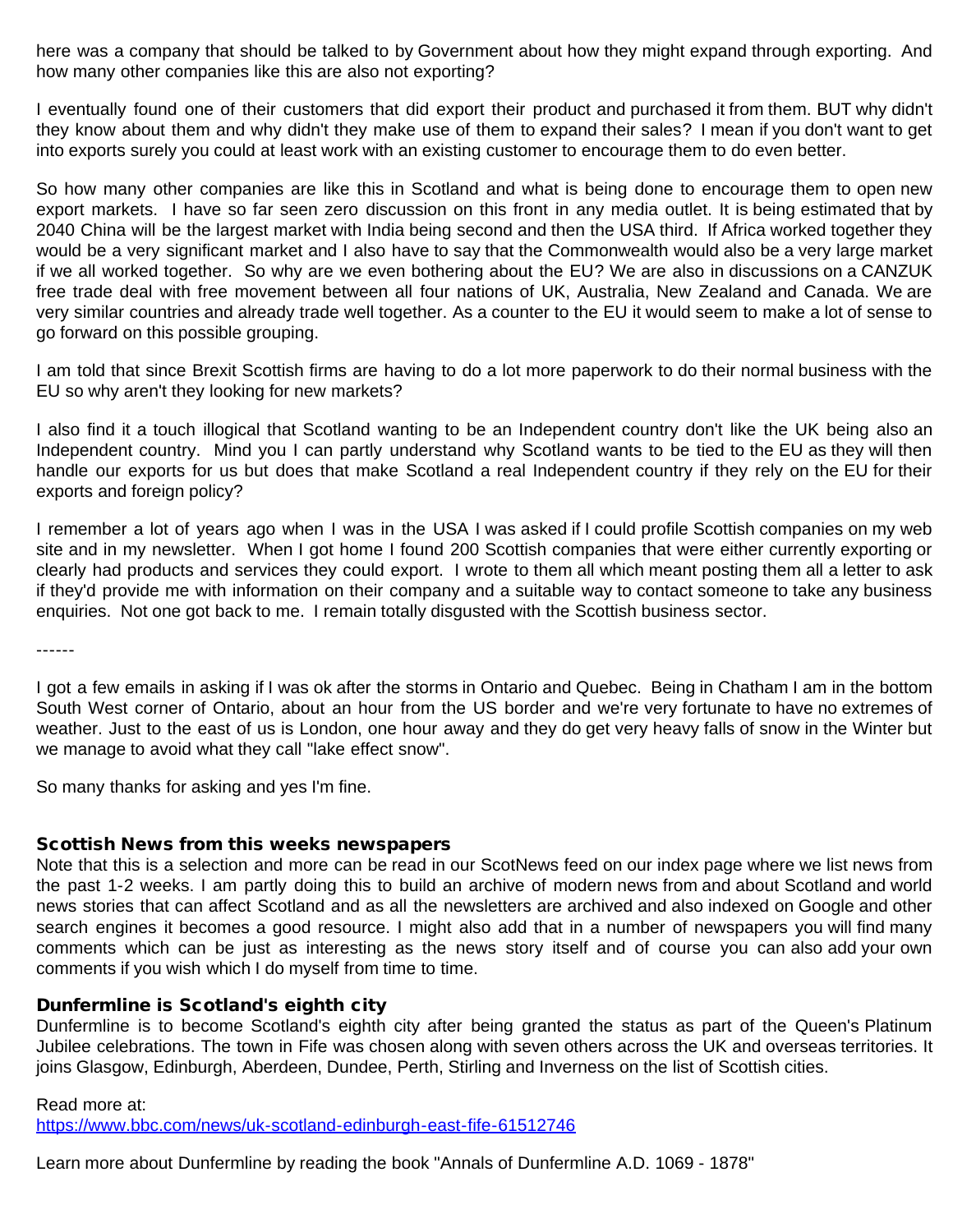### by Ebenezer Henderson, LL.D. at: <https://www.electricscotland.com/history/dunfermline/index.htm>

# Anthony Albanese leads Labor to Australian election victory

Anthony Albanese is set to become Australia's next prime minister after leading the Labor Party to its first election victory in almost a decade.

Read more at:

<https://www.bbc.com/news/world-australia-61267489>

## Can gravity batteries solve our energy storage problems?

Gravitricity, an Edinburgh-based green engineering start-up, is working to make this a reality.

Read more at:

<https://www.bbc.com/future/article/20220511-can-gravity-batteries-solve-our-energy-storage-problems>

### Conrad Black: Poilievre has a real chance to break the Liberal status quo — and that has his enemies trembling

To the extent that Poilievre threatens some change to the comfortable Liberal status quo built on durable advantages in Quebec and urban Ontario, Poilievre renders the political establishment uneasy.

Read more at:

[https://nationalpost.com/opinion/conrad-black-poilievre-has-a-real-chance-to-break-the-liberal-status-quo-and-that](https://nationalpost.com/opinion/conrad-black-poilievre-has-a-real-chance-to-break-the-liberal-status-quo-and-that-has-his-enemies-trembling)[has-his-enemies-trembling](https://nationalpost.com/opinion/conrad-black-poilievre-has-a-real-chance-to-break-the-liberal-status-quo-and-that-has-his-enemies-trembling)

# Museum preserves story of contemporary whisky industry

A new collection of contemporary items reflecting the nation's thriving whisky industry has been unveiled by National Museums Scotland. The museum has acquired bottled whiskies, packaging and other material spanning more than a decade of production.

Read more at: <https://www.bbc.com/news/uk-scotland-scotland-business-61522482>

# Scottish women breaking new ground in motorsport

Meet the three Scottish racing drivers blazing a trail for women in motorsport. Logan Hannah and Chloe Grant are the only all-female racing team in the UK, while Jodie Sloss has seen off competition from around the world to land a seat with McLaren.

Read more at:

<https://www.bbc.com/sport/av/motorsport/60927207>

# Canada storms: Nearly a million homes lose power in high winds

More than 900,000 homes in southern Canada were left without power on Saturday after a severe storm hit the provinces of Ontario and Quebec.

Read more at: <https://www.bbc.com/news/world-us-canada-61541653>

### Church of Scotland to allow same-sex marriage ceremonies following historic vote

Ministers and deacons will now be able to conduct same-sex marriages in the Church of Scotland if they so wish.

Read more at:

<https://www.dailyrecord.co.uk/news/scottish-news/church-scotland-allow-same-sex-27042233>

# Why choose Britain?

The private sector is essential to getting us through the inflation crisis, so when business speaks, the Government should listen. The Centre for Policy Studies has conducted the biggest ever survey of CEOs and industry leaders asking why people should invest in Britain - and there's a lot to learn from their answers.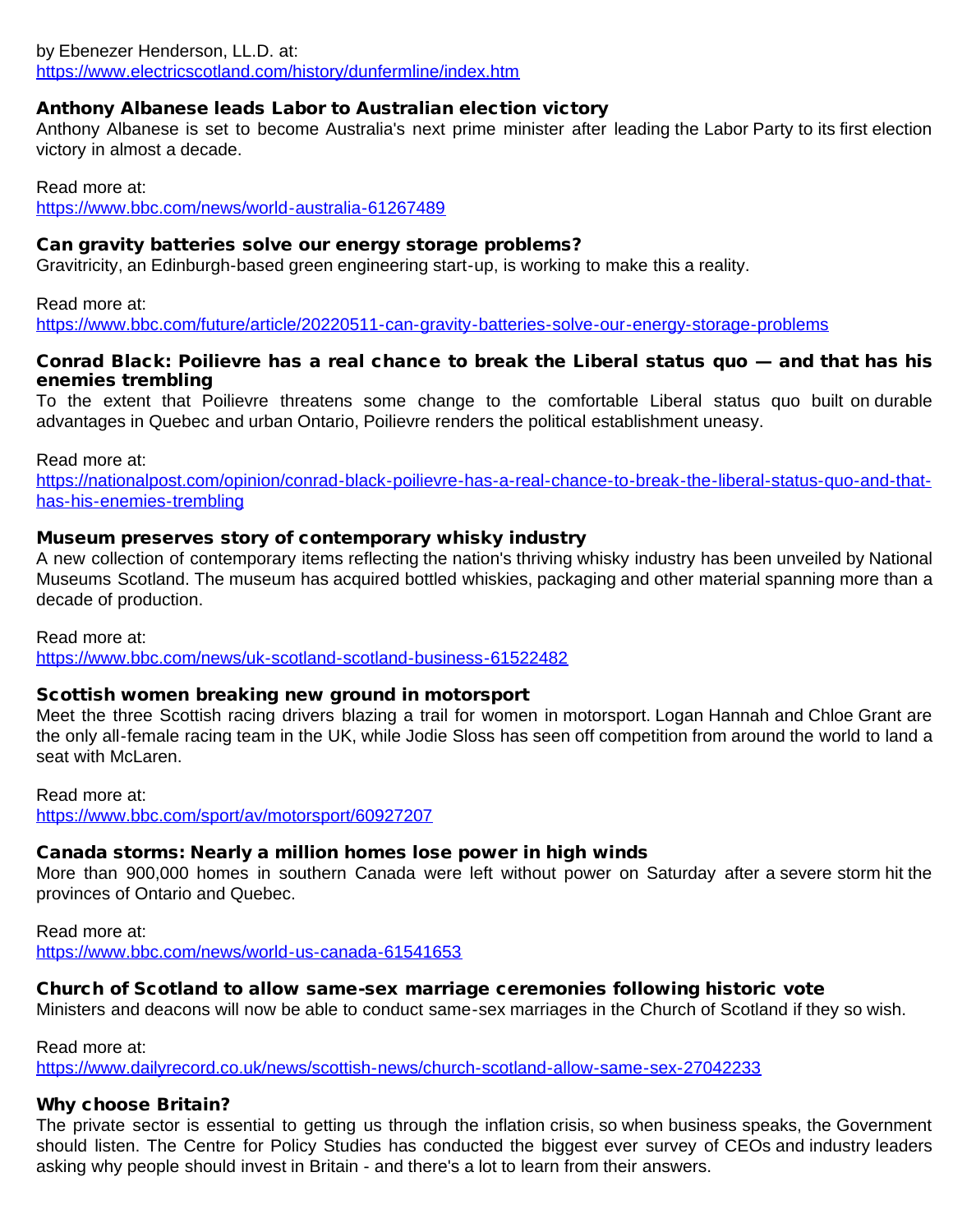Read more at:

<https://capx.co/if-the-government-wants-companies-to-choose-britain-we-need-a-culture-change/>

### Gene editing is the key to getting cheaper, greener food

Gene editing has the potential to revolutionise agriculture, increasing crop yields, improving disease resistance and reducing the need for environmentally harmful pesticides. But needless EU red tape and unscientific safety fears have stood in the way of progress - until now.

Read more at: <https://capx.co/gene-editing-is-the-key-to-getting-cheaper-greener-food>

#### The servile relationship

The US view of Northern Ireland is steeped in dewy-eyed romanticism and outright falsehoods - not least the idea that America is a 'guarantor' of the Good Friday Agreement. The UK should give such pronouncements the short shrift they deserve, even it means shattering our illusions about the 'special relationship'.

Read more at:

<https://capx.co/the-servile-relationship-why-do-we-put-up-with-american-nonsense-about-ireland>

#### Media

By Hamish MacKay in the Scottish Review

Read more at: <https://www.scottishreview.net/HamishMackay617a.html>

### Archaeologists search for lost traces of Glasgow Garden Festival

Archaeologists excavating a Glasgow park have begun to uncover traces of a landscape hidden beneath the turf.

Read more at: <https://www.bbc.com/news/uk-scotland-glasgow-west-61562866>

#### Leith waterfront development plans unveiled

Forth Ports wants to create a vibrant new neighbourhood on a 10-acre site, with up to 800 residential apartments, a hotel, shops, offices and leisure facilities.

Read more at: <https://www.bbc.com/news/uk-scotland-scotland-business-61565382>

### Kendal baby formula producer to supply US amid shortage

Baby formula produced in Cumbria is being sent to the US to help amid severe shortages.

Read more at:

<https://www.bbc.com/news/uk-england-cumbria-61590576>

# Experts run the rule over Nicola Sturgeon's legacy

Here experts look at her record in office, how it will be viewed by history and what the future might hold.

Read more at: <https://www.sundaypost.com/fp/nicola-sturgeon-longest-serving-first-minister>

# Electric Canadian

Orillia, Ontario

Information on the town and a good video as well.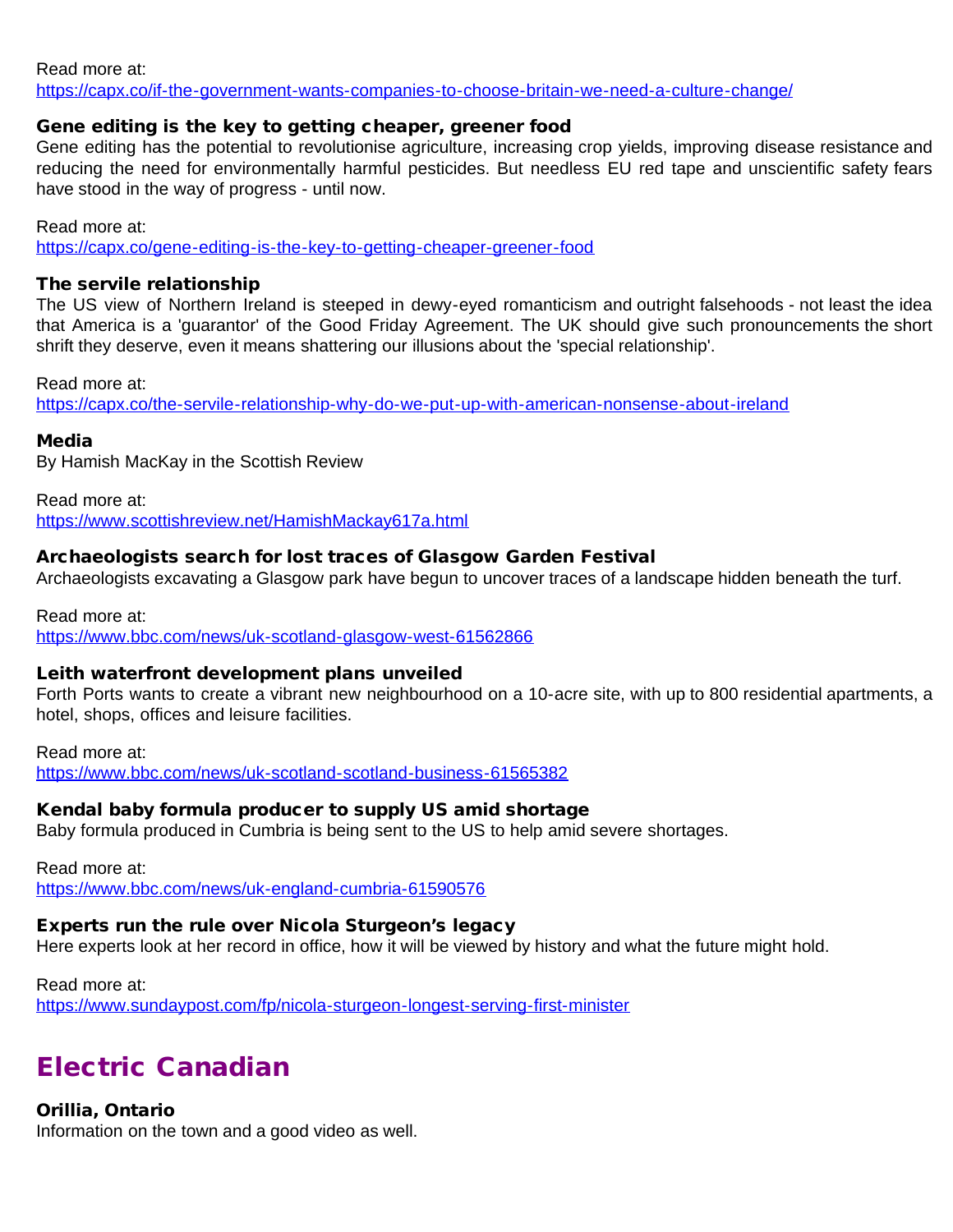You can get to this at: <http://www.electriccanadian.com/history/ontario/orillia.htm>

# Stephen Leacock

Canadian teacher, political scientist, writer, and humorist.

Added him to our Makers of Canada and included two of his book for you to read at: <http://www.electriccanadian.com/makers/StephenLeacock.htm>

## Leaves from the Backwoods

Poetry by Louisa Walker (pdf)

You can read her poems at: <http://www.electriccanadian.com/lifestyle/poetry/Leaves-from-the-backwoods.pdf>

### Brief Sketch of Life and Work of Rev. James Evans

Inventor of the Syllabic System of the Cree Indians in Northwestern Canada 1801—1846 By Rev. John Maclean (pdf)

You can read this at: <http://www.electriccanadian.com/makers/johnevans.pdf>

#### Thoughts on a Sunday Morning - the 22nd day of May 2022 - Victoria Day By the Rev. Nola Crewe

You can watch this at: [http://www.electricscotland.org/forum/communities/rev-nola-crewe/26212-thoughts-on-a-sunday-morning-the-22nd](http://www.electricscotland.org/forum/communities/rev-nola-crewe/26212-thoughts-on-a-sunday-morning-the-22nd-day-of-may-2022-victoria-day)[day-of-may-2022-victoria-day](http://www.electricscotland.org/forum/communities/rev-nola-crewe/26212-thoughts-on-a-sunday-morning-the-22nd-day-of-may-2022-victoria-day)

### Across the Sub-Arctics of Canada

A journey of 3,200 miles by canoe and snowshoe through the Barren Lands by J. W. Tyrell, C.E., D.L.S. (1898) (pdf)

You can read this book at: <http://www.electriccanadian.com/history/acrosssubarticsofcanada.pdf>

# Electric Scotland

# Beth's Video Talks

May 25th 2022 - Potpourri Irreplaceable Family Papers Murphys laws, George Washington

You can watch this at:<https://electricscotland.com/bnft/index.htm>

### A Contract of Mutual Friendship in the '45

An article found in an old magazine which was very faint but managed to make some sense of it and included here for you to read at: <https://electricscotland.com/history/articles/mutualfriendship.htm>

### Joseph Robertson

Added this Scottish historian and record scholar to our Significant Scots section with links to a couple of his publications.

You can read this at: [https://electricscotland.com/history/other/robertson\\_joseph.htm](https://electricscotland.com/history/other/robertson_joseph.htm)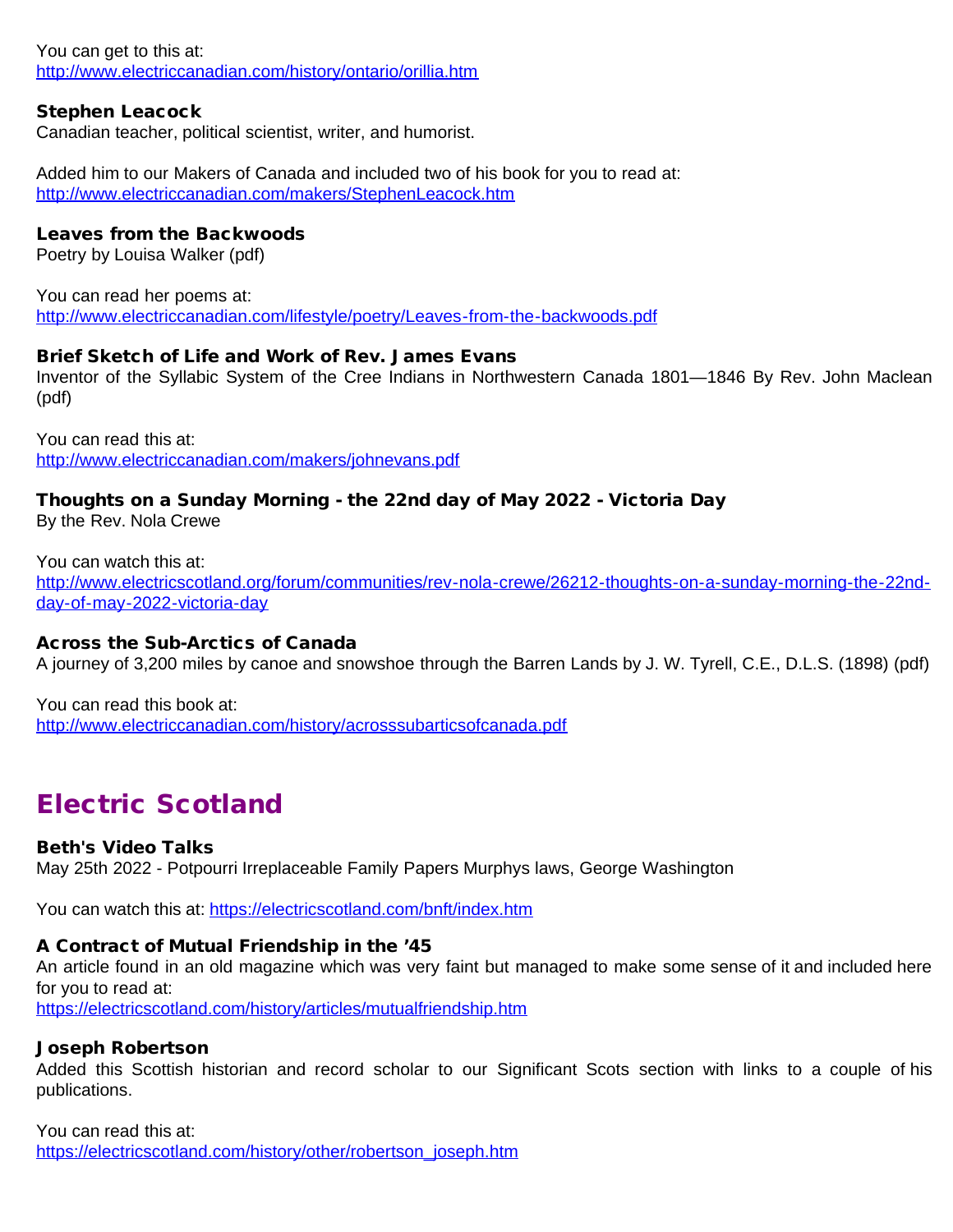# Remember Now Thy Creator

Scottish Girls' Samplers, 1700–1872 by Naomi E A Tarrant (2014). I fixed the link to this book which you can now get to at: <https://electricscotland.com/lifestyle/Book%20Manuscript-501-1-10-20220112.pdf>

## Torry Heritage Group

A Future Shapit by the Past - Winner Doric Film Festival

Hoping to get other articles from this group and you can watch their short video at: <https://electricscotland.com/history/aberdeen/torryheritage.htm>

#### Pictures by Stan Bruce c2004- 2007

Taken in Lossiemouth

Thanks to Stan for sending us in some of his collection of pictures which you can view at: <https://electricscotland.com/lossiemouth/bruce.htm>

### Added three books from Stanley Bruce in his Aberdeen Shipbuilders series.

You can get to his whole series at: <https://electricscotland.com/history/aberdeen/aberdeenshipbuilding.htm>

The three books he sent us can be found at...

### Thomas Wright, Shipbuilders, Inches

(Upper Dock), Aberdeen, c1855 to 1858 by Stanley Bruce (pdf) <https://electricscotland.com/history/aberdeen/THOMAS%20WRIGHT%20BOOK%202APRIL2021.pdf>

## Aberdeen Harbour's Shear Poles

By Stanley Bruce (pdf) <https://electricscotland.com/history/aberdeen/ShearPolesAberdeen.pdf>

### John Duffus & Co.

Shipbuilders Footdee, Aberdeen, 1826 to 1845 by Stanley Bruce (pdf) <https://electricscotland.com/history/aberdeen/John%20Duffus%20&%20Co.%20book.pdf>

### Burns and Folk-song

By Alexander Keith, M.A. (1922) (pdf)

An interesting book which you can read at: <https://electricscotland.com/burns/burnsandfolksong.pdf>

### The Right Hon. James Bryce, O.M.

An article by Andrew Carnegie which I've added to his page.

You can read this at: <https://electricscotland.com/history/america/americancommonwealth.htm>

### Earl of Elgin and Kincardine

Chancellor of Aberdeen University (pdf)

You can read about him at: <https://electricscotland.com/history/nation/lord-elgin.pdf>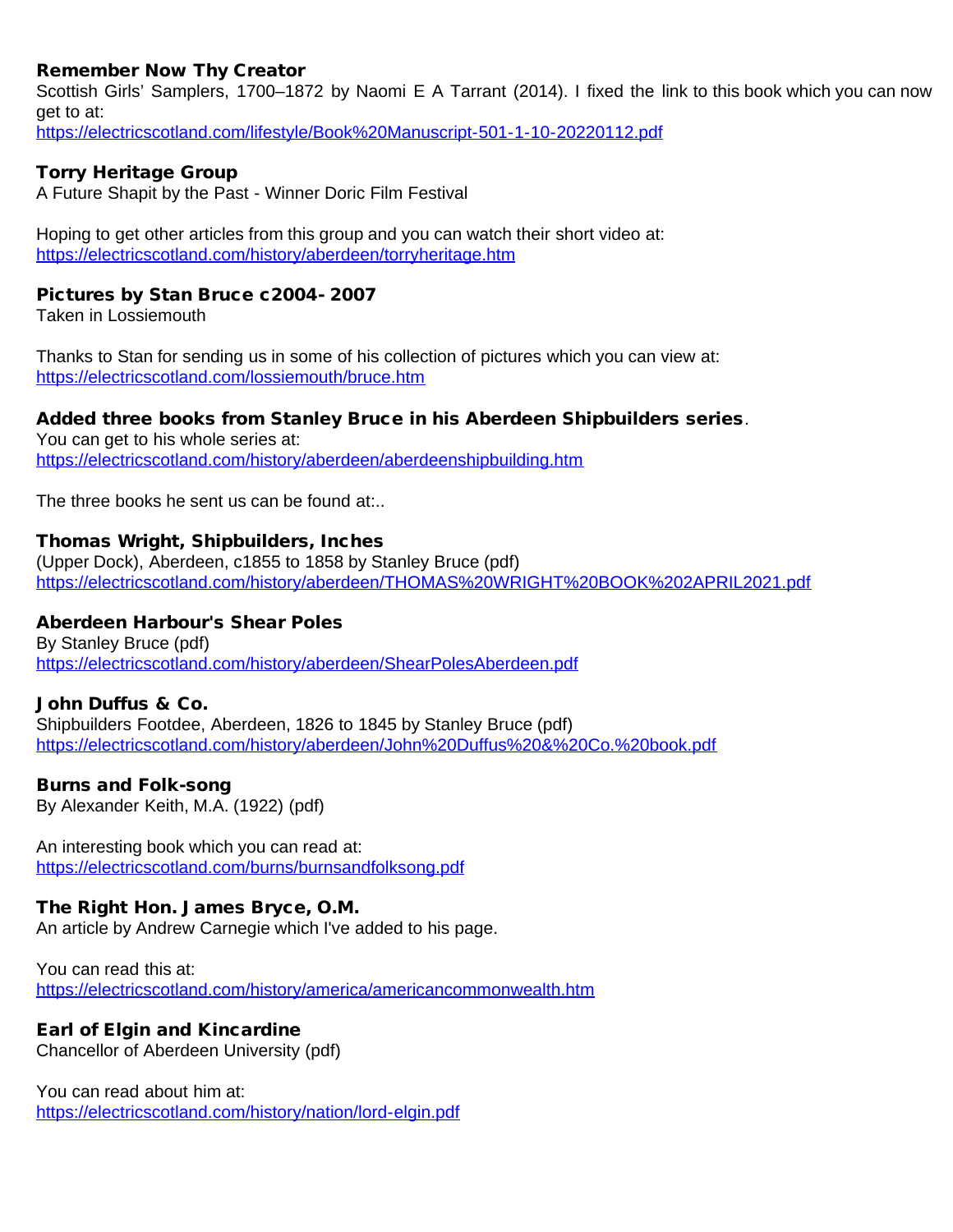# Story

# Peasant Life in Argyllshire in the End of the Eighteenth Century

The following paper by Mrs. K. W. Grant of Oban gives an account of life in her native village as related to Mrs. Grant many years ago by her grandmother.

I WAS born in the year 1774 at Barichreil, a small village of Nether Lorn.

My father was a descendant of that McCallum of Colagin, the sight of whom, as he entered Kilbride Church one Sunday, followed by his twelve sons in order of their age, provoked the Lady of Dunollie to exclaim: 'A third of Albyn were none too much for McCallum of Colagin!'

My mother's family, the Macnabs, belonged to Glenorchy. Her forefathers had been armourers and silversmiths for seven hundred years, the son stepping into the father's place throughout the whole of that long period.

My mother had a training such as fell to the lot of few Highland girls of the period in which she lived. In early girlhood she went to live in the family of a relative, whose wire had been educated in one of the best schools in Edinburgh. This lady delighted to teach my mother not only all that a good housewife ought to know but also the spinning of wool and flax, and the working up of both from the raw material to the finished web.

My childhood was cast in that transition period when the domestic life of the Highland people was gradually adapting itself to modern civilisation. To-day one can hardly realise a time when there were no railways, no steamboats, no penny post, no telegraph, no looms driven by machinery, no wheaten bread nor tea in country districts, no newspapers giving us the news of the wide world.

Clive had just laid the foundation of our Indian Empire. Canada had become one of our possessions. The first ominous mutterings were heard of the storm about to break over our

American colonies. Australia and New Zealand began to loom on the horizon. That was abroad. At home the forces which were to overturn social life were already set in motion. Watt was busy improving his steam-engine. Arkwright's spinningjenny had penetrated into the Scottish Lowlands.

In the Highlands the spinning-wheel was beginning to supersede the spindle and distaff; schools were being established in every parish ; the New Testament was translated into Gaelic, and the books of the Old Testament were in capable hands for translation.

At the same time the daily life of the people continued to be what it had been for ages. They had not outlived the simple life which had been theirs from time immemorial; the shielings were still theirs ; nor were they restricted from fishing the rivers, or from taking a hare from the hill.

Our village was an important place in its own estimation. It consisted of a group of sixteen thriving families, whose boast it was that every known trade required in the district was represented among the men. That was something to be proud of in those days, when to be a first-rate tradesman meant that a man possessed as thorough a knowledge of every branch of his craft as a master-workman is expected to have in these days.

The town of Oban did not exist except in the brain of the then Duke of Argyll and his Chamberlain. The first time I walked into Oban there were but three houses on the bay : the Custom House, the Inn, and a farmhouse.

The edict that made the wearing of our national costume punishable made a tailor of my father. The finest linen underwear as well as upper garments were made at that time by the tailor. When some thrifty dame brought a web of linen and another of woollen material to be made up, my father turned the web of linen over to my mother, who could manipulate it as well as any tailor. When, on the other hand, my father was out boarding with a family till all the household sewing was finished, he received yjd. per day, which sum was considered to be very good pay.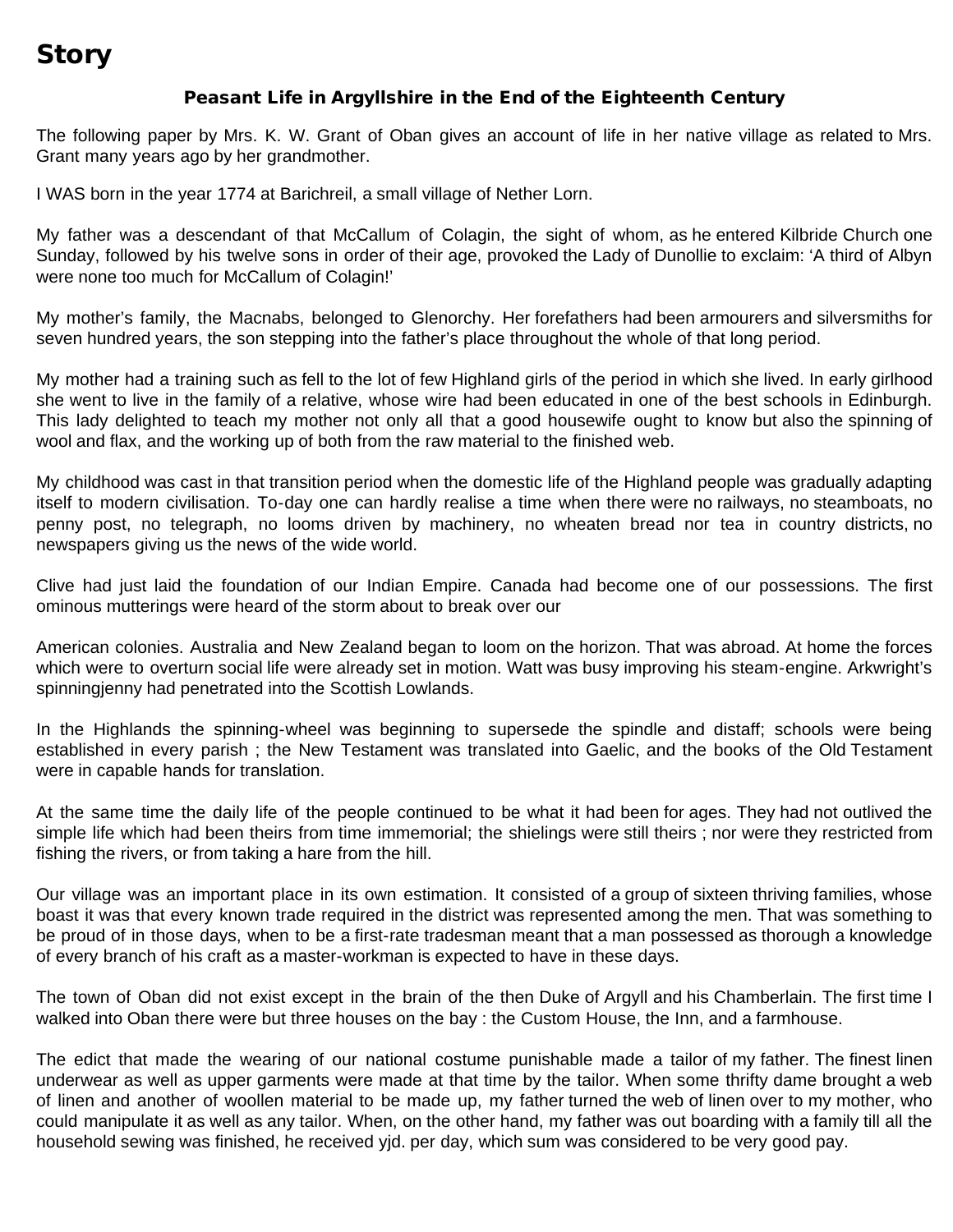When I was old enough to attend school my brothers pled with mother to allow me to accompany them. It was an unheard of thing for girls except the daughters of ' gentlemen ' to be sent to school. But my mother came of a family that loved learning, and she knew how to value education, so it did not take much coaxing to get her to consent to my taking a winter at school.

So I trudged there and back in company with my kind brothers, who, if the weather proved severe, took turns in carrying me, so that I might sit dry and cosy at school.

It was always during the six winter months that we attended school. Each boy carried a peat under his arm to keep the fire blazing. One of the older lads provided a good broom of long, wiry-stemmed moss from the marsh, wherewith to sweep the earthen floor. All had helped to gather the thatch and cover the roof before the winter session began.

That season in school would, I was confident, enable me to go on by myself afterwards, so I made the most of my time. For I doubted whether there would come another opportunity. When could a woman find time for schooling with the clothing of the whole family dependent upon her knowledge and skill in working wool and flax; even the sewing thread had to be manufactured by her deft fingers. The women had also the care of the cattle to a great extent, and oftentimes they were obliged to grind the meal before baking it. How could time be spared to read and write?

When my eldest brother was old enough he was allowed to go to the harvest work in the Lowlands. On his return he brought with him an English Bible; he read it aloud to us in the evening, not in English but as if written in Gaelic.

My brothers learned trades. John became a farmer ; another brother built many of the houses in Oban and the Congregational Chapel, which was the first place of worship in Oban. He erected also the high wall around Iain Ciar's grave.

One morning our quiet village was greatly startled by a rumour that we might have a visit from the press-gang. A friendly warning was sent us to the effect that the press-gang were in the vicinity and would be certain to pay us a call in the passing as we were quite near the highway.

The good wives of Barichreil were not in the habit of overstepping the bounds of modest conventional womanhood, but on this occasion they took the law into their own hands. The husbands, with all the sons and brothers old enough to be impressed, were ordered off to make peats, and forbidden to return until sent for. Boy scouts were stationed here and there to keep us women informed of the appearance of the enemy, and report his movements. Meanwhile, a supply of ammunition was prepared in the shape of clods and turf.

At length the press-gang arrived, and looked greatly astonished on finding a village composed of women and children only. Before they had time to ask, \* Where are the men ? ' the wives attacked them with such a volley of clods and turf that they wheeled right about and marched off, the officer saying he 'wasn't going to fight with women,' and there was no time to go about the hills searching for the men.

Our village lay in a green glade, flanked by two low, brown hills. The houses were clustered on both sides of a burn that divided the glade in two and fell into the river Euachir just below the highway. The Euachir is a fine salmon stream running through a deep channel between steep banks covered with birch and hazel.

My brothers were keen fishers. There was a beautiful salmon that haunted a deep pool in the Euachir; all the fishermen about had tried in vain to catch it. My brothers were determined not to be baffled; they would blaze the river. They got up during the night and sallied forth with torches and fish-spears. I was suddenly awakened at daybreak by the call, 'Get up and see our fishing!' In a twinkling I was up, dressed, and in their midst. There among smaller fish was the great big beauty!

Salmon was so plentiful that when a farmer engaged a ploughman he was bound to promise not to give him salmon oftener than four days in the week.

Each family in Barichreil owned a few sheep and cows. The sheep provided us with wool for clothing, the cows with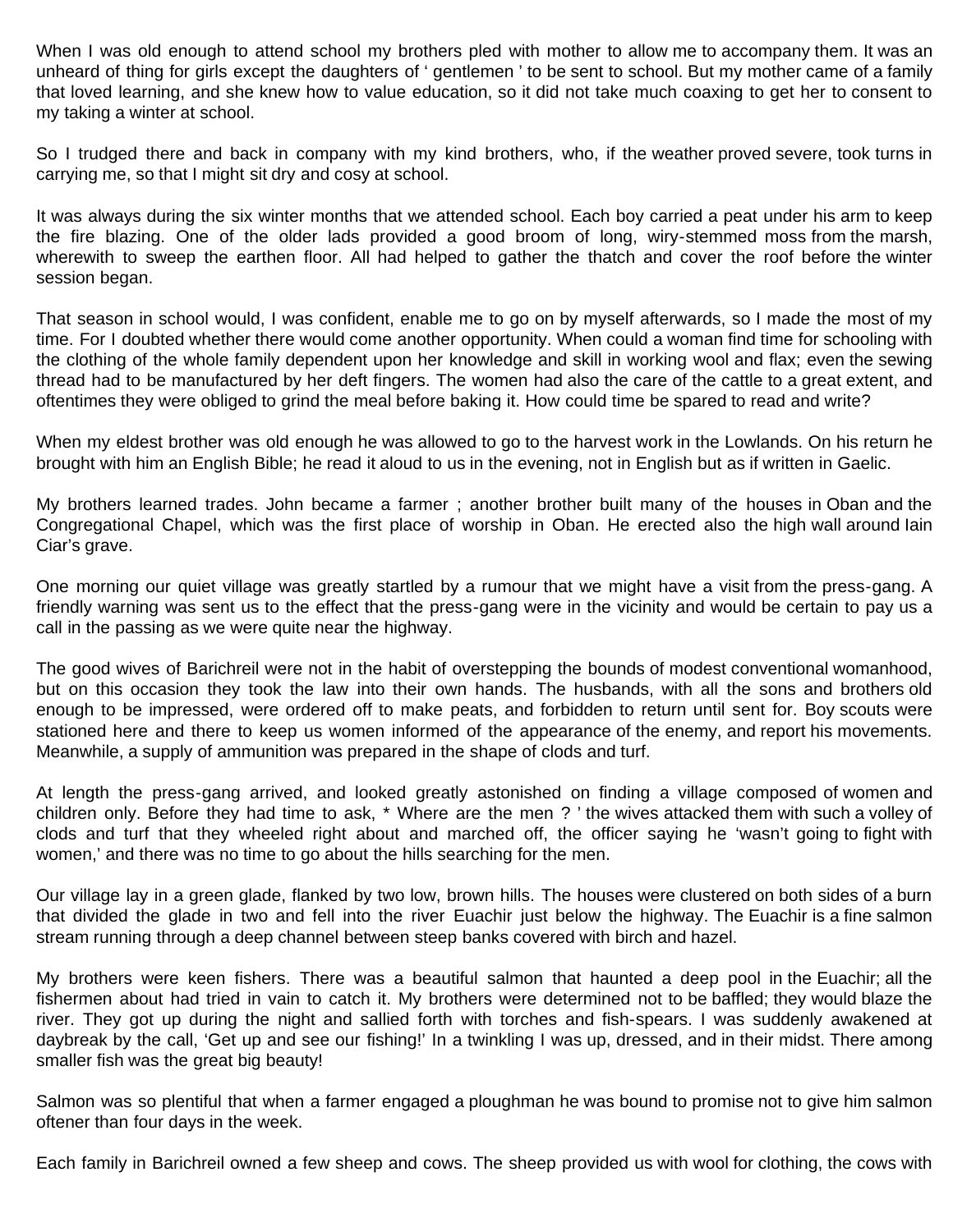milk, butter and cheese.

The sheep were the native sheep of the Highlands ; small, intelligent creatures covered with fine wool, each answering to its name, and milked as well as the cows. We were obliged to fold them at night, because of the numerous foxes and wild cats that prowled about freely. Our fowls, too, had to be carefully closed in for protection.

Our household utensils were made of wood and a few of pewter. Bowls of all sizes were made of hard wood, preferably birch, because of its sweetness, also because it was easily kept clean. Tubs, too, were of all sizes ; shallow tubs for holding milk and for working butter in, as well as wash-tubs such as are still in use. There were cogues for milking, luggies for feeding calves, pails and stoups for bringing water from the well. Our spoons were of horn, some thin and finely ornamented, and used only on special occasions.

Each croft had a plot set apart for the cultivation of flax. On it we depended for linen for household use as well as for underwear.

The cloth of which the men's suits were made was very much the same as that called tweed or homespun nowadays. The women wore drugget. Their best dresses, as well as the cloaks of the men, consisted of a firm shiny material called temin, which lasted a lifetime, being manufactured of the longest and finest wool, and treated in the working exactly as flax was. The temin for dresses was often watered to look like silk. A softer cloth was called caimleid, which was as fine as temin. It was, however, dyed in the web, and dressed so as to have a nap on the cloth.

The dye-stuffs for all kinds of cloth were gathered, each in its season, all the year round. Berries, flowers, leaves, bark, roots, heather, and lichens formed our principal stores of dyes. There was hardly a plant on hill or meadow that was not laid under contribution for dye, or medicine, or food. Even the autumn crowfoot had its use as a substitute for rennet, when no rennet could be had ; nettles were prized when the ' curly kale ' was exhausted in spring.

The fulling of a web of woollen material was the least agreeable as also the most toilsome labour connected with the manufacture of cloth. When the web came home from the weaver, word was sent out to the most experienced women and girls to the number of from sixteen to eighteen. A fulling-frame of fine wicker—the common property of the village—was set on trestles of the proper height. It was from two-and-a-half to three feet wide, and eight or nine feet long. The most experienced and careful woman was installed mistress of ceremonies at the head of the frame, to deal out the web and watch over the working.

Seven women stood on each side of the frame, care being taken that each couple were of the same length of arm. There was one at the foot of the frame to fold the cloth as it was passed along, and to attend to it being kept soaked with liquid as it was being thickened.

About a yard of the cloth was unrolled to begin with, by her who stood at the head. It was soaked at once with ammoniated liquid, then drawn slantwise across the frame ; that is No. one on the hither side worked with No. two on the opposite side—not with the woman directly in front of her, for that would bring no nap on the cloth, and it would be streaky, because the treatment would not be equal. Then the cloth was rubbed and pounded to thicken it, and drawn backwards and forwards till it was ready to be passed on for the next two couples to thump, and rub and seesaw it and pass it down farther to undergo the same process.

The whole of this toil was set to music. Every movement of the hand was regulated by a waulking-song, sung in perfect tune by all. If a part (or the whole) of the cloth needed more working, the women never said, \*It will take another half-hour, or hour's work,\* but 'It will take another song,' or 'It will take so many more songs.'

The tweed being thickened and smoothed to the satisfaction of the experts, a thin straight board three inches wide was brought, on which to wind the web. This process was called 'winding the cloth into a candle.' The board was necessarily a little longer than the width of the cloth. The winding of the web was done with the minutest care, lest there should be a crease or a wrinkle or an unequal overlapping of the selvedges anywhere. In this winding the cloth; the women kept slapping every inch of each fold with all their might, with the open palms of their hands. The song sung during this performance required a different measure from the other. It was called Port-nam-bas, the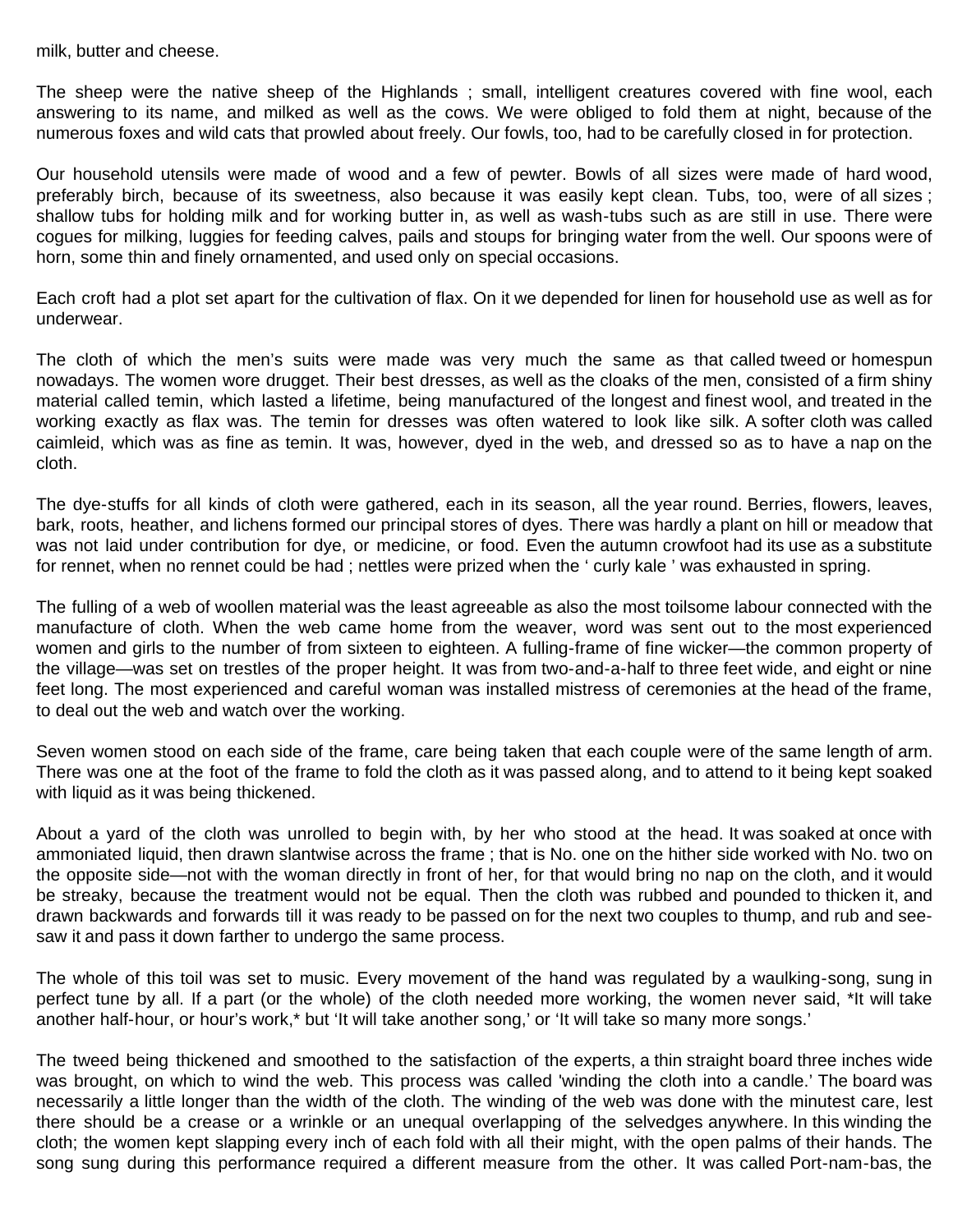palm-chant, or rather palming-chant. Those who sang it were well acquainted with the gossip of the country-side. They knew who was the favoured laddie of each lassie, present or absent. In the song the names of the maidens and their real or supposed sweethearts were coupled, thus adding to the merriment and the interest. Such songs are termed 'pairing' songs. The candle of the cloth was left lying as it was till next day, when it was soused in water and left to dry.

Here is a specimen of one of the ' pairing songs ' sung on such an occasion. The title is, 'An Long Eirionnach,' The Irish Ship. It begins with the lines :-

Ho! ci 'bheir mi leam, air an luing Eirionnaich, Leis an fhidhil, leis an truimb, air an luing Eirionnaich?

The rhythm of the words requires that it be translated:

Ho! who sails with me, on the ship \*Irishman,' With a fiddle, with a harp, on the ship 'Irishman'?

Ho! who goes with me, on the ship 'Irishman'? Mirag I'll take with me, on the ship 'Irishman'!

Ho! who sails with me, on the ship 'Irishman'? Donald I'll take with me, on the ship 'Irishman'! O'er the billows riding free, on the ship 'Irishman'.

And so on to any number of couplets, as long as there were names in the district to be linked together. When those gave out the next district yielded a fresh supply, till the web was rolled into a 'candle.'

Very gradually during these years, potatoes were becoming more and more an article of diet, but so little were they used that we set aside only one creelful as seed potatoes against the following spring. Turnips, too, were slowly coming into general use. Tea was still a rare treat; baker's bread—soft, spongy stuff!—was not to be thought of. Until then it was honey that was used for sweetening. Salt was very expensive, being taxed to more than forty times its value.

There was one kind of food used occasionally which is probably unknown nowadays. Some of the stronger cattle were bled in spring by an expert; the blood was carefully prepared, salted in a tub and set aside for use. We called it black pudding.

We had no winnowed rye-grass or turnips in those days to feed the cattle ; we were entirely dependent on the natural grass. When the lower pastures became bare it was necessary to take the cattle to be fed once, or in some districts twice, a year to those higher pastures where sweet hill grass was plentiful. This relieved the lower pastures, allowing the grass on them to grow afresh.

A green, grassy hill was called an Airigh (pronounced ah-ry). When spring work was over, the men of the village went to the airigh to get the sheilings, that is the huts, into order. Being built of turf they required to be put into thorough repair, so as to make them habitable after the storms of winter and the rains of spring, which were sure to dismantle the roofs.

One end of every hut was banked up some eighteen inches from the rest of the floor, and part of it covered with heather-tops for a bed. The heather made a fragrant springy couch, and, as it was to be used in June weather, a thin blanket to cover it, and another to cover the sleeper, were all that were needed for comfort. The remainder of the banked up space served for a seat. We did with as little furniture as possible for our six weeks' picnic.

The little village of turf huts was a woman's township. Only one man, the aireach (herdsman) was there to help about the cattle in all matters that needed such experienced aid as his special knowledge could afford.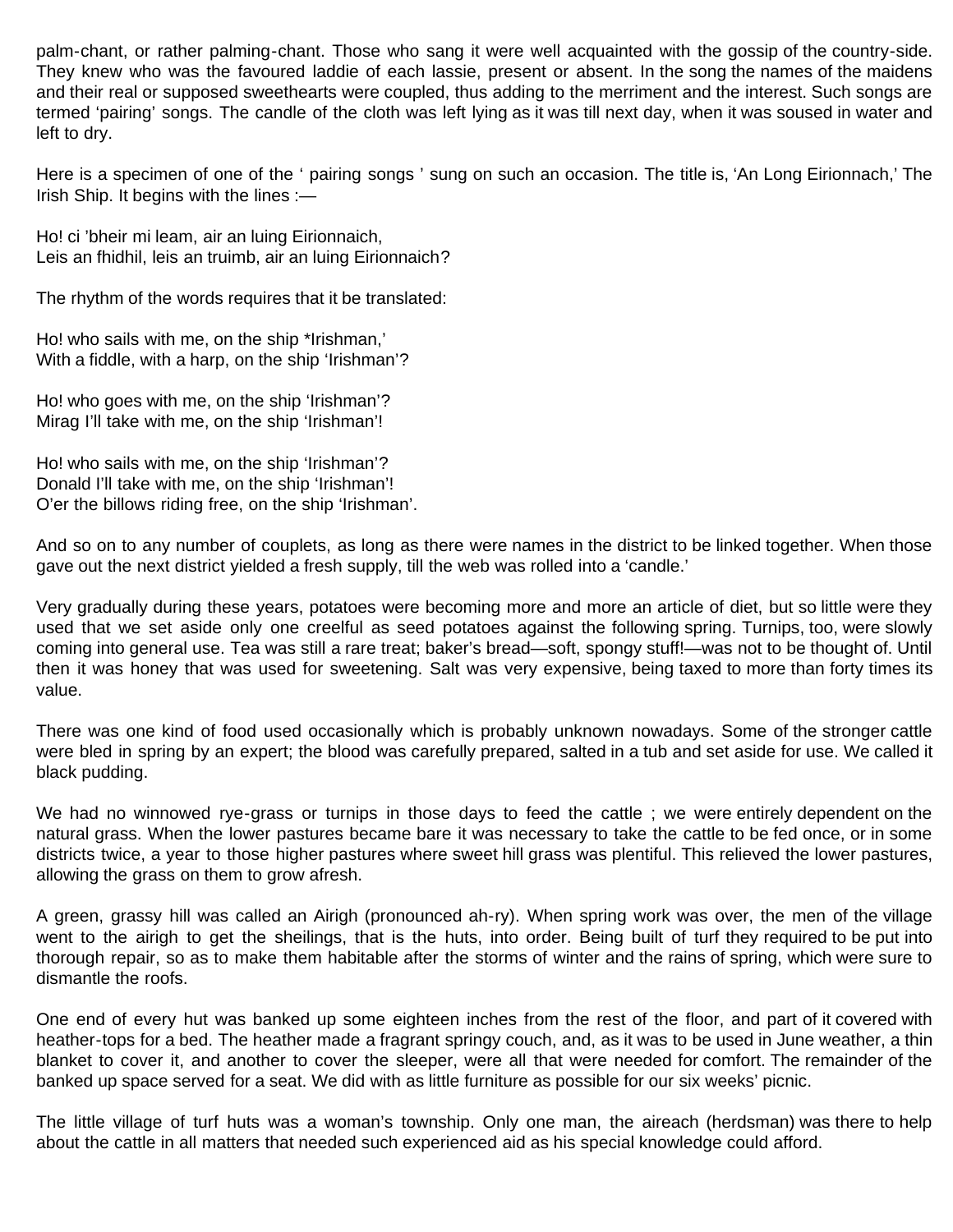The sheilings were generally ready for occupation by the first week of June; then a day was fixed upon for the setting out. Of course the whole village set out together. The children were welcome, boys as well as girls, at that first outset. There were so many articles to be carried that all alike could be of help. There were the utensils and implements needed for making butter and cheese—cogues, churns, luggies, milk-tubs, cheese-vats, a large iron pot for heating the milk in, and a block of iron which, when heated red-hot, was used to sterilise the milk. The women took their distaffs and wool, for they were in the habit of going among their flocks twirling their distaffs as they minded them. Household provisions were taken, clothing too, and a few dishes and cooking utensils, and each company carried a milking-stool.

The cows and the little sheep knew the way and gave little or no trouble. To prevent any bother about the calves, a churn called an imideal (butterer) was carried on the back. This special make of churn was flat on one side, so as to fit on to the back, and was covered with a skin. The lid also was secured with a skin round it; but on such an occasion as this setting out it was not so tightly fastened but that a few drops of milk were jolted out of it while climbing the hill, and trickled down over the skin covering. The calves, lured by the dropping milk, followed the imideals of their respective owners, licking the skin as often as they were able to overtake the climber, and thus they arrived at the airigh.

There were frequent journeys to and from home during those six weeks. As often as a certain quantity of butter and cheese was ready it was carried home to be stored for future use. When the home was not too distant some of the stronger young women were accustomed to put the proper amount of cream into the imideal, then, strapping it on to their backs, they thus carried it to its destination, the churning being done by the jolting in going down the braes. The butter in this case was washed and salted after arrival. The churn did not slip off when it was bumped up and down so much, because it was held securely by two stout straps, and rested on the bunched gathers of the drugget skirt as on a cushion. When several of those heavy drugget and plaiding skirts were worn, as was the habit then, there was quite a shelf for the churn to rest on.

Every meal taken in the open air was a feast. We rarely took our food indoors. We had whey porridge very often, which I liked better than the rich milk porridge, which was our Sunday treat. What a wealth there was of wild strawberries and blaeberries, as many as we could eat!

We had children's rhymes to repeat too for almost everything we met.

When we children came upon a bed of cuckoo-stockings and primroses, we sang out:

Primrose, cow-sorrel, wood-sorrel, white clover ; Food for all the little children all the bright summer over!

Did we come upon a bird's nest, we covered our mouths, believing that if our breath came near the eggs it would taint them and so scare the bird away. In leaving the nest we sang:

Tweet-tweet-tweet- O, Who spoiled my nest so sweet, O? Should he be a tall man, Fling him headlong from the keep! Should he be a small man Toss him from the rocky steep! But a clown—who doesn't care! Turn him over to his mother And leave him there!

If a corra-chosag—a wood-louse—crossed our path, we instantly stopped and asked it gravely:

O, corra-chorra-chosag, pray, Will to-morrow be a lovely day? If you tell me quick and true,